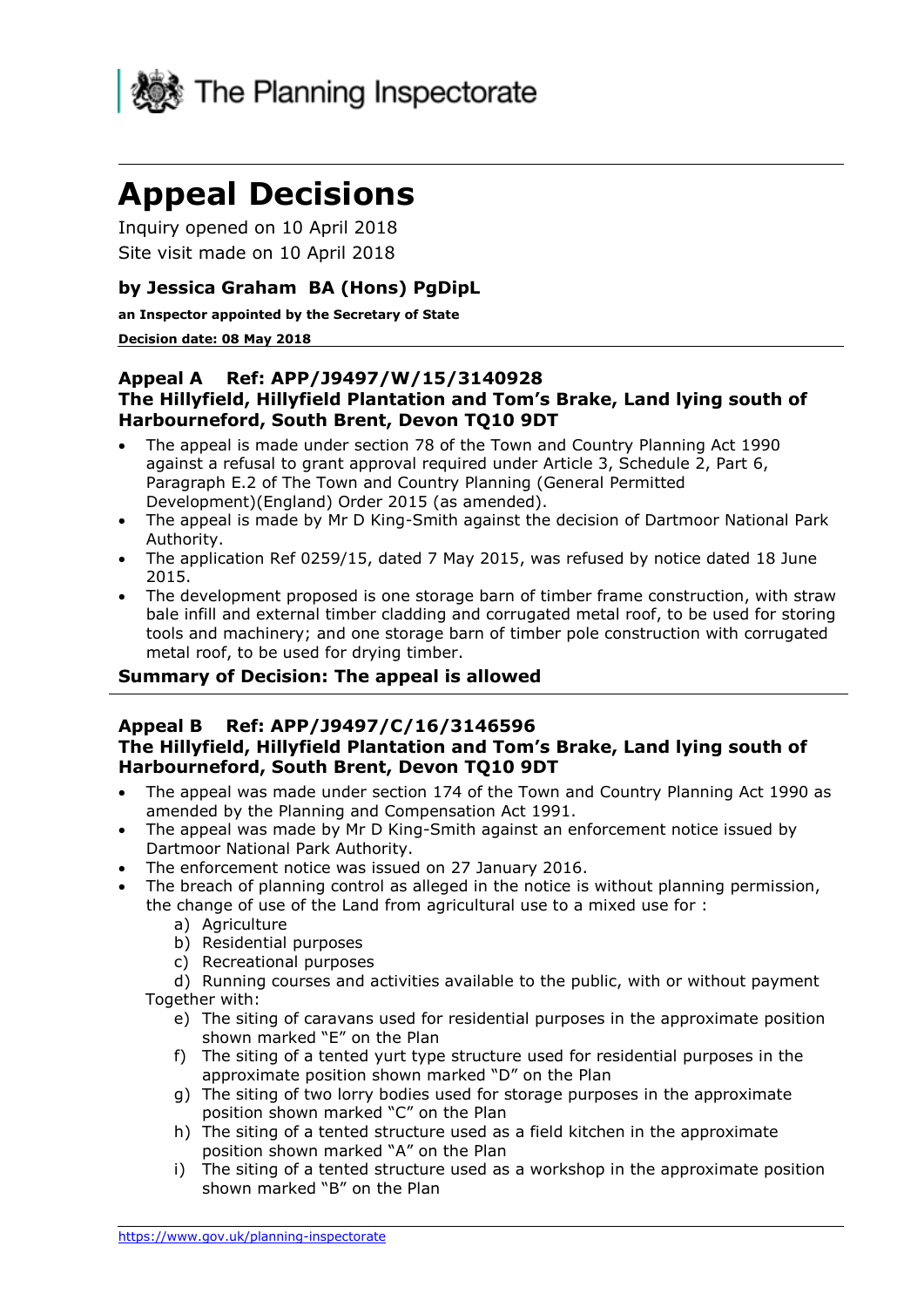- The requirements of the notice, as varied by the Notice Under Section 173A of the 1990 Act issued by Dartmoor National Park Authority on 20 December 2016, are to
	- 1) Permanently cease using the Land for all uses other than agriculture and forestry; and
	- 2) Permanently remove from the Land the structures identified in paragraphs 3(e) to (i) of the Notice, including all debris and materials.
- The period for compliance with the requirements is six months.
- The appeal was proceeding on the grounds set out in section  $174(2)(a)$ , (c), (d) and (q) of the Town and Country Planning Act 1990 as amended.

## **This Appeal was withdrawn at the Inquiry**

#### **Appeal C Ref: APP/J9497/C/16/3146597 The Hillyfield, Hillyfield Plantation and Tom's Brake, Land lying south of Harbourneford, South Brent, Devon TQ10 9DT**

- The appeal was made under section 174 of the Town and Country Planning Act 1990 as amended by the Planning and Compensation Act 1991.
- The appeal was made by Mr D King-Smith against an enforcement notice issued by Dartmoor National Park Authority.
- The enforcement notice was issued on 27 January 2016.
- The breach of planning control as alleged in the notice is without planning permission, operational development consisting of the erection of:
	- (i) two open fronted timber clad single storey buildings with low dual pitched roofs in the approximate position shown marked "X" on the Plan
	- (ii) two timber structures, believed to be compost toilets, in the approximate positions marked "F" and "G" on the Plan
	- (iii) a timber platform used for siting a yurt, in the approximate position marked "D" on the Plan.
- The requirements of the notice are to permanently remove the Development from the Land, including all debris and materials.
- The period for compliance with the requirements is six months.
- The appeal was proceeding on the grounds set out in section  $174(2)(a)$ , (d) and (g) of the Town and Country Planning Act 1990 as amended.

## **This Appeal was withdrawn at the Inquiry**

## **Appeal D Ref: APP/J9497/W/17/3168180 The Hillyfield, Hillyfield Plantation and Tom's Brake, Land lying south of Harbourneford, South Brent, Devon TQ10 9DT**

- The appeal is made under section 78 of the Town and Country Planning Act 1990 against a refusal to grant approval required under Article 3, Schedule 2, Part 6, Paragraph E.2 of The Town and Country Planning (General Permitted Development)(England) Order 2015 (as amended).
- The appeal is made by Mr D King-Smith against the decision of Dartmoor National Park Authority.
- The application Ref 0001/17, dated 19 December 2016, was refused by notice dated 25 January 2017.
- The development proposed is a barn.

## **Summary of Decision: The appeal is allowed**

#### **Appeal E Ref: APP/J9497/W/17/3191100 The Hillyfield, Hillyfield Plantation and Tom's Brake, Land lying south of Harbourneford, South Brent, Devon TQ10 9DT**

- The appeal is made under section 78 of the Town and Country Planning Act 1990 against a refusal to grant planning permission.
- The appeal is made by Mr D King-Smith against the decision of Dartmoor National Park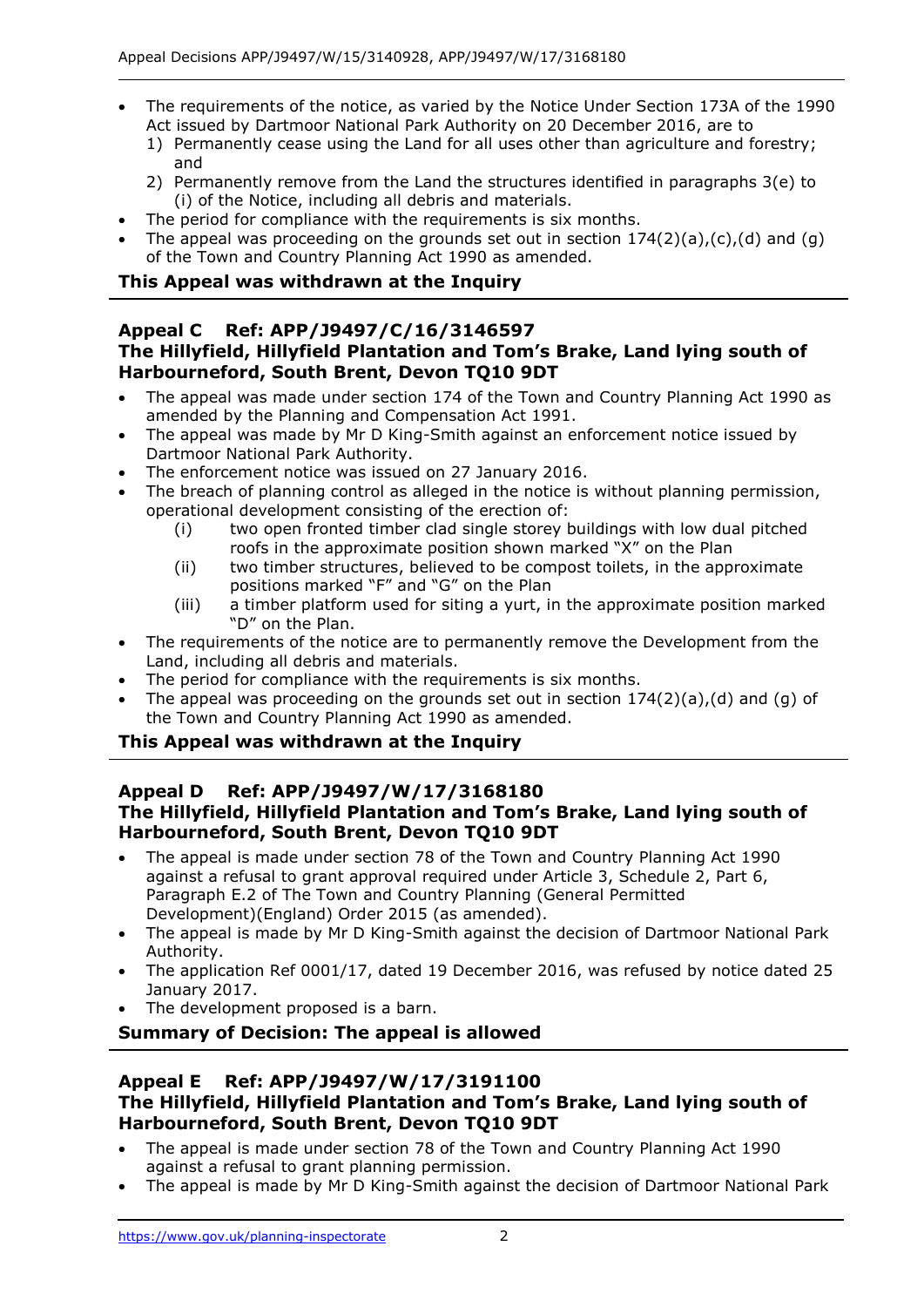Authority.

- The application Ref 0438/17, dated 12 June 2017, was refused by notice dated 31 October 2017.
- The development proposed was described on the application form as an "ancillary forestry building".

#### **This Appeal was withdrawn at the Inquiry**

#### **Procedural matters**

- 1. The inquiry opened on 10 April 2018 and sat for two days. I carried out an accompanied site visit on the afternoon of the first day. On the second day, the appellant withdrew Appeals B, C and E and the Dartmoor National Park Authority ("the DNPA") withdrew its evidence in respect of Appeals A and D. The DNPA also confirmed its agreement that the proposed buildings the subject of Appeals A and D are reasonably necessary for the purposes of forestry, within the meaning of the Town and Country Planning (General Permitted Development)(England) Order 2015.<sup>1</sup>
- 2. The matters which remain for my consideration are therefore limited to Appeals A and D. These concern three proposed buildings: a tool and machinery store and a timber-drying shed (Appeal A), and a barn to provide covered workspace and a welfare room (Appeal D). Since there is considerable overlap between the procedural and substantive considerations in each appeal, I shall deal with them together. It will be helpful to begin by briefly setting out some background information.

#### **Background**

- 3. "The Hillyfield" is a mixed agriculture and forestry holding, located in the valley of the River Harbourne to the south of Harbourneford. The majority of the site is woodland (11.8ha), which runs along the steep-sided slopes of the valley. This includes designated Ancient Semi Natural Woodland, within which a Plantation on Ancient Woodland Site (PAWS) of Japanese Larch and Douglas Fir was created in the 1970s. The agricultural element of the holding (8ha) is mainly tenanted out and used as grazing for organic sheep and cattle.
- 4. Historically part of a larger agricultural holding, the appeal site was split from the main farm as it was less productive land. Prior to its purchase by the appellant in 2009 a number of previous owners sought to use it for shooting and fishing, leaving the pasture and woodlands unmanaged. The lower potential productivity of the land, and its limited accessibility, militate against it being brought back into use as a viable enterprise using modern intensive farming and forestry methods.
- 5. The appellant's approach, as detailed in his Forestry Commission approved Woodland Management Plan, is to eschew mechanised management of the woods in favour of a combination of more labour-intensive techniques, such as coppicing and Continuous Cover Forestry<sup>2</sup>, using light machinery, horses and manpower. This approach relies heavily on the extensive engagement of

j  $1$  These matters are confirmed in the written statements provided to the inquiry, signed by the relevant parties, and listed as Documents 7 and 8 on the final page of this Decision Letter.

 $<sup>2</sup>$  A system of silviculture which maintains the canopy of the woodland by selective felling, rather than the</sup> alternative of clearfelling all the trees in the area. It enables management of the forest ecosystem as a whole, rather than just the trees.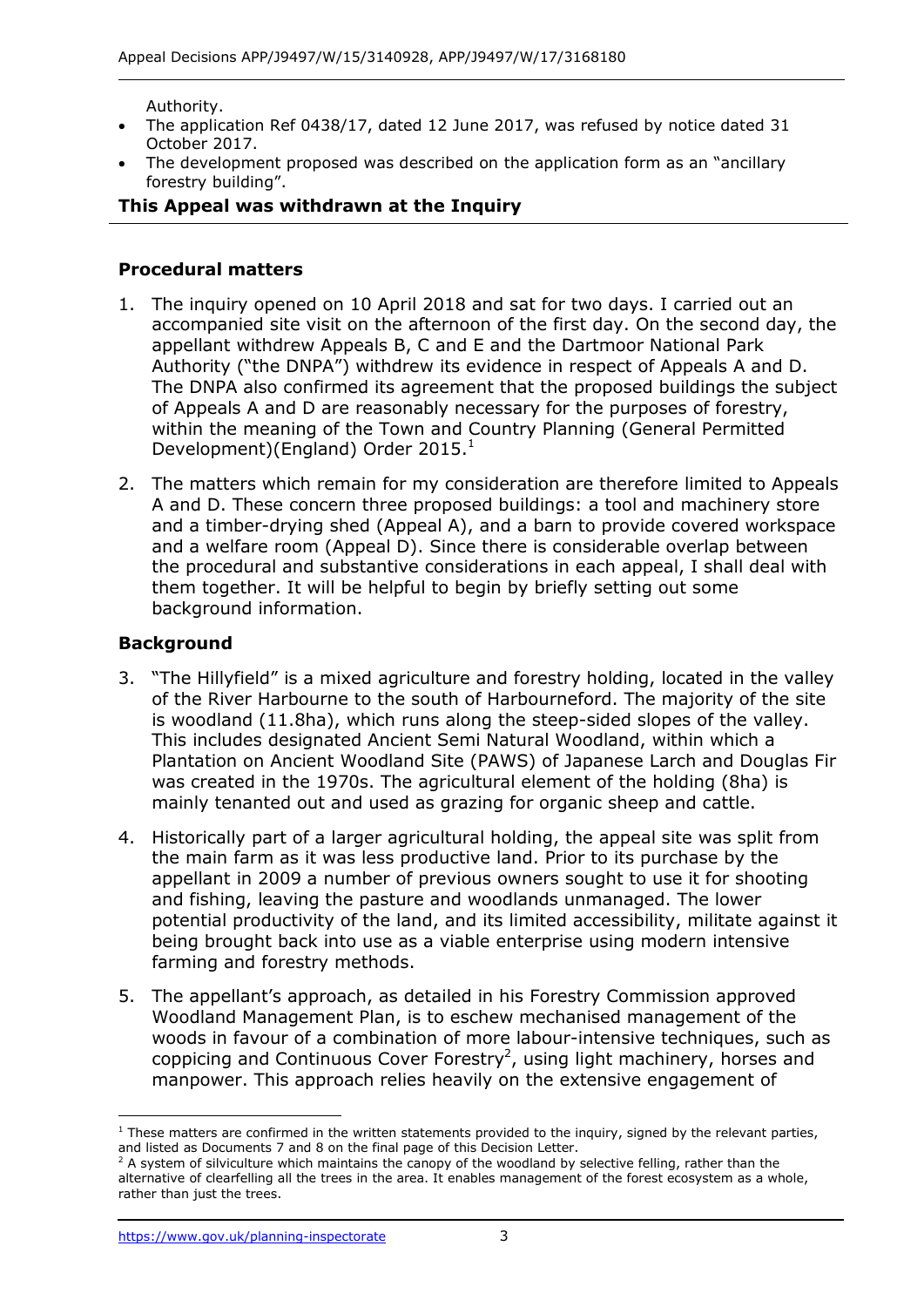volunteers, who provide labour in exchange for the opportunity to spend time close to nature, learn new skills, and experience the beauty of Dartmoor. The evidence of the appellant is that over 3000 person hours are worked by volunteers on average each year.

- 6. To date, the active management of the woodland has involved work to remove significant laurel invasion, control bamboo, and address two Statutory Plant Health Notices (SPHNs) requiring the felling of Japanese Larch. This entailed the felling of the PAWS and, while not a requirement of the SPHNs, replanting with mixed native broadleaf and coppice areas. "Hope Wood", which covers some 2.08ha at the southern boundary of the appeal site, was planted in 2010 and contains a mix of native broadleaf varieties. Within the pasture there is a small area given over to agroforestry, currently growing 24 nut trees; a newly planted orchard; an area for growing herbs and berries; willow osier and hedgerows managed for environmental benefit; and rare-breed hens and ducks for sale and egg production.
- 7. A key element of the Business Model is the sale of local home-grown timber into the local market. Chopped firewood is currently sold to around 50 customers within a 7 mile radius of the site; in order to be saleable, its moisture content needs to be guaranteed as less than 25%. Planks milled on a mobile sawmill, roundwood fence posts and strainers, and roundwood stripped of its bark are sold to a range of local makers and private buyers. Following the construction of a new site access, roundwood timber in loads up to articulated lorry size can now be sold to woodchip biomass fuel producers and to a local firewood supplier, but since this is not a profitable use of timber it only takes place when an immediate cash flow is required.
- 8. "Rocketlogs", a trademarked "one-log bonfire" are also made on site using a chainsaw, but development of this aspect of the business is still at an early stage. Future plans also include the sale of coppice craft products, barbecue charcoal, biochar, artist charcoal and various non-timber forestry products, such as roots, resin, foliage and berries.
- 9. The business also includes the provision of educational and recreational events. The evidence of the appellant is that these are restricted to fewer than 28 days per year, and are incidental to the primary use of the land for forestry and agriculture.

## **Provisions for constructing forestry buildings as Permitted Development**

- 10. Article 3 of the Town and Country Planning (General Permitted Development)(England) Order 2015 as amended ("the GPDO") grants planning permission for classes of development described as Permitted Development in Schedule 2. Class E of Part 6 of Schedule 2 concerns the carrying out, on land used for the purposes of forestry, of development reasonably necessary for those purposes consisting of (among other things) works for the erection of a building.
- 11. Paragraph E.2 of Part 6 sets out a number of conditions to which development consisting of the erection of a building permitted by Class E will be subject. Condition (1)(a) provides that the developer must, before beginning the development, apply to the local planning authority for a determination as to whether the prior approval of the authority will be required as to the siting, design and external appearance of the building.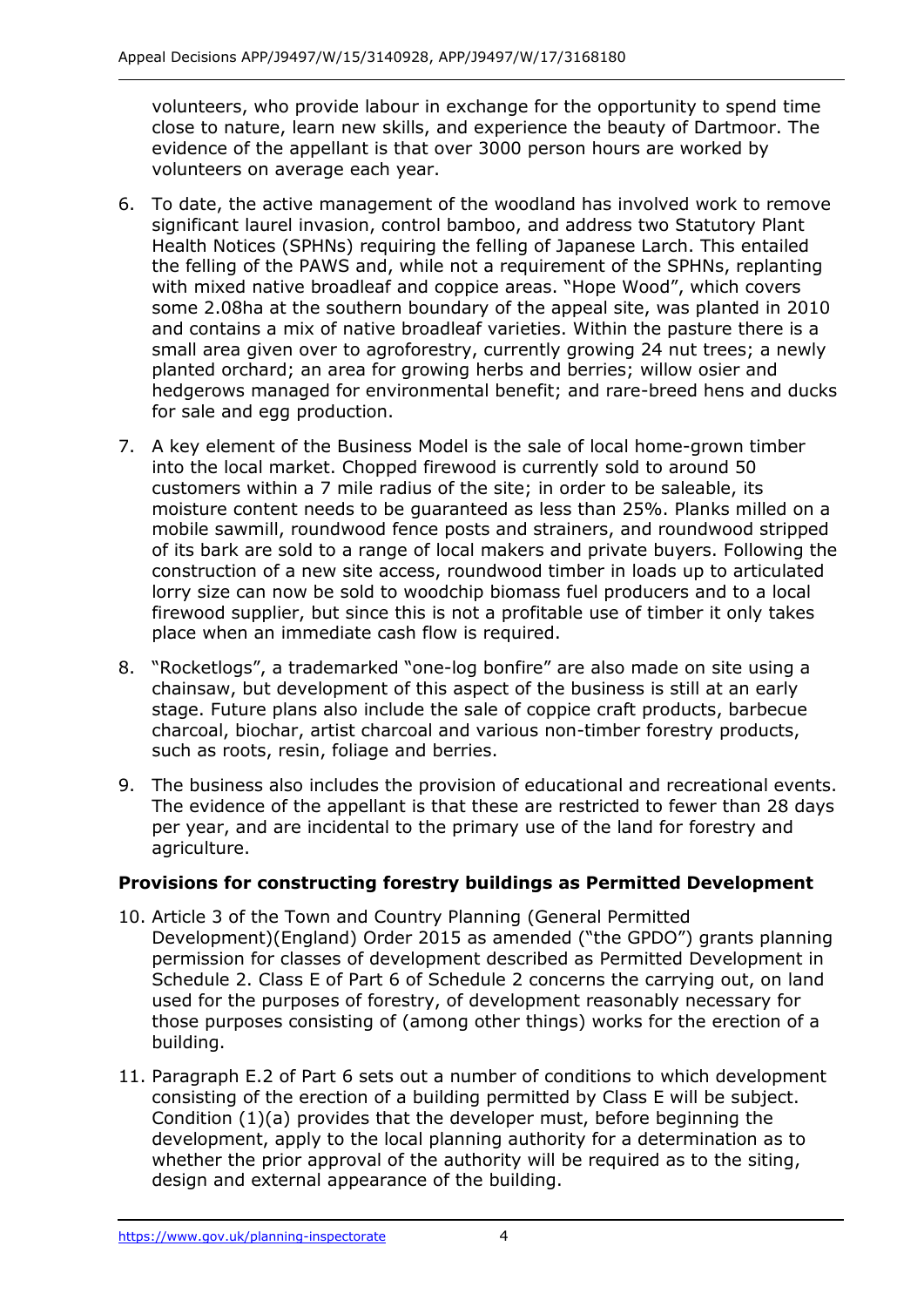12. On 7 May 2015 the appellant applied to the DNPA for such a determination in respect of the tool and machinery store and timber-drying shed, and on 19 December 2016 made a further application in respect of the barn. By letters dated 18 June 2015 and 25 January 2017 respectively, the DNPA advised the appellant of its view that neither the tool and machinery store and the timber-drying shed, nor the barn, were reasonably necessary for the purposes of forestry on the identified land and that these buildings would not, therefore, constitute Permitted Development. Both of these letters contained the statement "This letter constitutes the Authority's formal decision on the notification".

## **Main issues**

13. There are, then, two main issues for these appeals. Firstly, whether each of the three buildings is reasonably necessary for the purposes of forestry; and secondly, if so, whether prior approval is needed for its siting, design and external appearance.

## **(1) Whether reasonably necessary for the purposes of forestry**

## *The tool and machinery shed*

- 14. The evidence of the appellant is that he has invested over £52,000 (supplemented in part by grant support from the Farming and Forestry Investment Scheme led by DEFRA) in machinery and tools used for managing the woodlands, and needs a dry and secure space in which to keep them. The equipment includes machinery such as a tractor, forwarder, winch, sawbench, topper, generators and logging arch and a wide range of hand tools, such as chainsaws, loppers, axes, ladders, saws and scythes. It also includes items of protective clothing, and hazardous materials such as poisons and fuels.
- 15. There is currently no covered storage for machinery on site, and while tarpaulins and canvas have been used to create temporary shelter, this is inadequate for specialist machinery, which consequently suffers unnecessary damage and deterioration from the elements. Tools and small equipment are kept in a secure lorry, but this is far from ideal as the space is cramped, and suffers from leaks.
- 16. There is no dispute that the proposed shed would provide protection for the machinery, and other tools and equipment used in the appellant's forestry enterprise, from the extremes of weather experienced on Dartmoor. It would also provide protection from the risks of theft and tampering.
- 17. In my judgment, the proposed tool and machinery shed clearly meets the requirement of being reasonably necessary for the purposes of forestry, and so constitutes Permitted Development within the terms of Class E of Part 6, Schedule 2 of the GPDO.

## *The timber drying shed*

18. The undisputed evidence of the appellant is that a timber-drying shed is essential to the viability of the forestry enterprise: firewood, milled timber, coppice products and charcoal must all be sold clean and dry to find a market, and to build and maintain a network of repeat customers. Adding value in this way to the timber grown on site is a central element of the Business Plan, and underpins the sustainability of the woodland management strategy.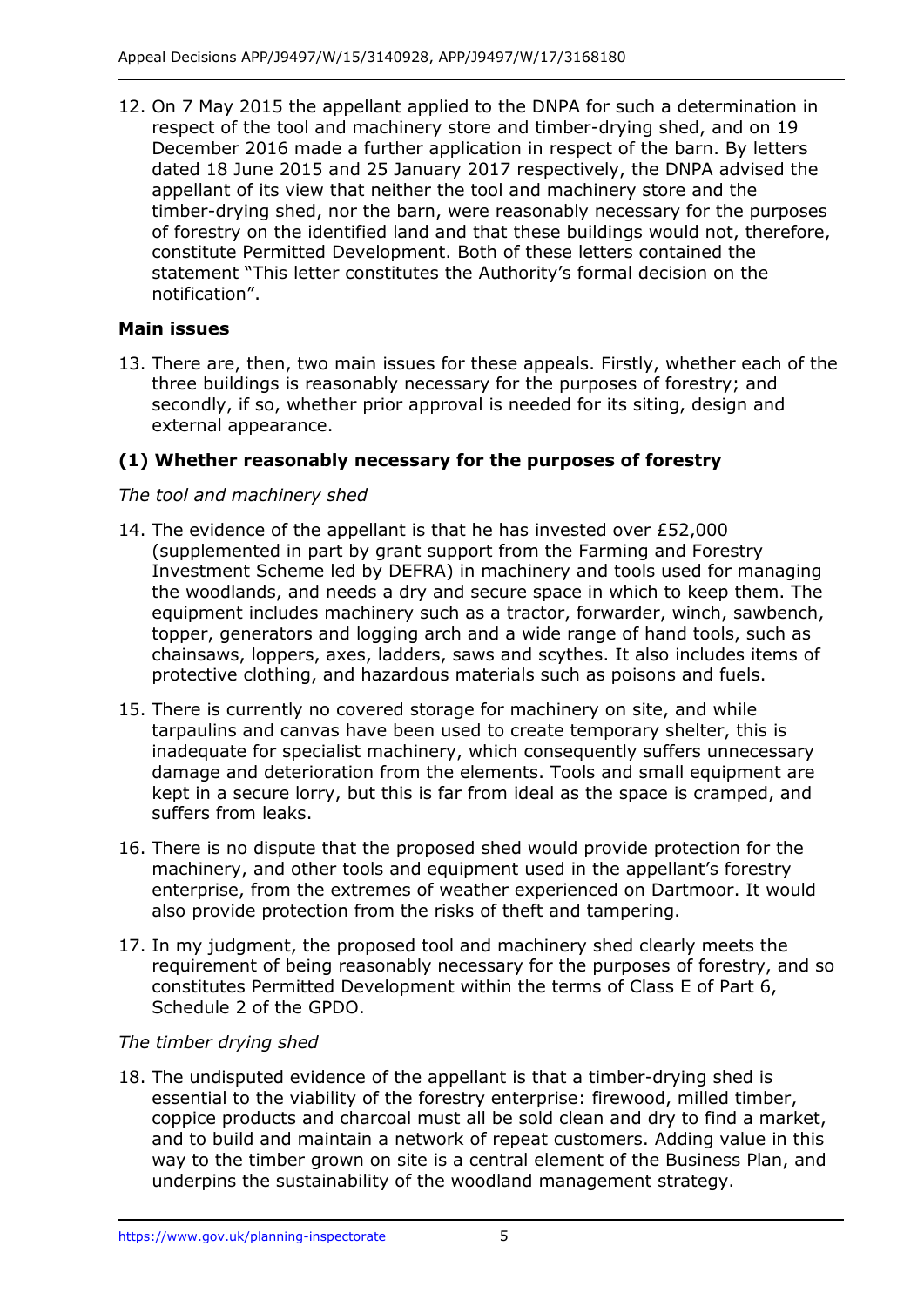- 19. The appellant explains that in the absence of suitable covered drying space, the insuperable difficulties of keeping timber that is stacked under canvas or steel sheeting free from damp and mould have meant that for two winters, firewood sales had to stop entirely. A temporary firewood shed was erected in 2015, but provides only limited space, such that in each year the enterprise has sold out of firewood due to the smallness of the stock.
- 20. Sales of planks have also been held back, since without permanent covered storage they are prone to becoming wet through drip-lines, causing staining and ultimately rot. The risk of damage from staining means it is not worth the investment in milling the timber in advance, so the appellant has been cutting to order where a customer has a workable lead-in time, but this has meant many orders have been missed due to not having stock to sell on demand.
- 21. The proposed drying shed would enable the enterprise to increase sales of firewood grown on site, through the provision of storage adequate to allow proper seasoning. It would also facilitate the lengthy seasoning required for planks, and I note that a number of local businesses, keen to secure a reliable supply of locally-grown timber, have expressed strong interest in making future purchases.
- 22. In my judgment, the adding of value to wood grown on site through seasoning and appropriate storage is part and parcel of the forestry enterprise at The Hillyfield. I conclude that the proposed timber-drying shed clearly meets the requirement of being reasonably necessary for the purposes of forestry, and so constitutes Permitted Development within the terms of Class E of Part 6, Schedule 2 of the GPDO.

## *The barn*

- 23. As discussed above, the business model for The Hillyfield is to use a mixture of traditional and progressive techniques for woodland management, rather than pursue an intensive, highly mechanised approach. This method relies heavily on the engagement of volunteers, to carry out work throughout the year. Some provide their labour for a few days, some for weeks, and some for longer.
- 24. Meals for the volunteers are currently prepared and taken in the field kitchen, a tented structure which also serves as a space for tea breaks, rest, first aid, meetings and briefings. A further structure, which has a canvas roof but open sides, is currently used as a covered workspace when the weather is too wet to work outdoors. Activities include making rocketlogs, fixing and sharpening tools, coppice work, and making timber items required for use on the holding such as fence posts, gates and tree stakes. The appellant explains that this space is cramped and inadequate; rain and snow can blow in, and the floor is often wet and dirty.
- 25. The proposed barn is intended to replace these two structures, accommodating the welfare facilities and covered workspace within a single structure and thus reducing the need for movement around the site. The barn would consist of a sizeable open-fronted workspace, a smaller enclosed workspace, and a welfare area providing a dry rest space, kitchen/dining area, and washing facilities.
- 26. There is no dispute that the barn would better meet the need to provide adequate welfare facilities for the volunteers working on the appeal site. It would also provide a secure and dry space to work on jobs which require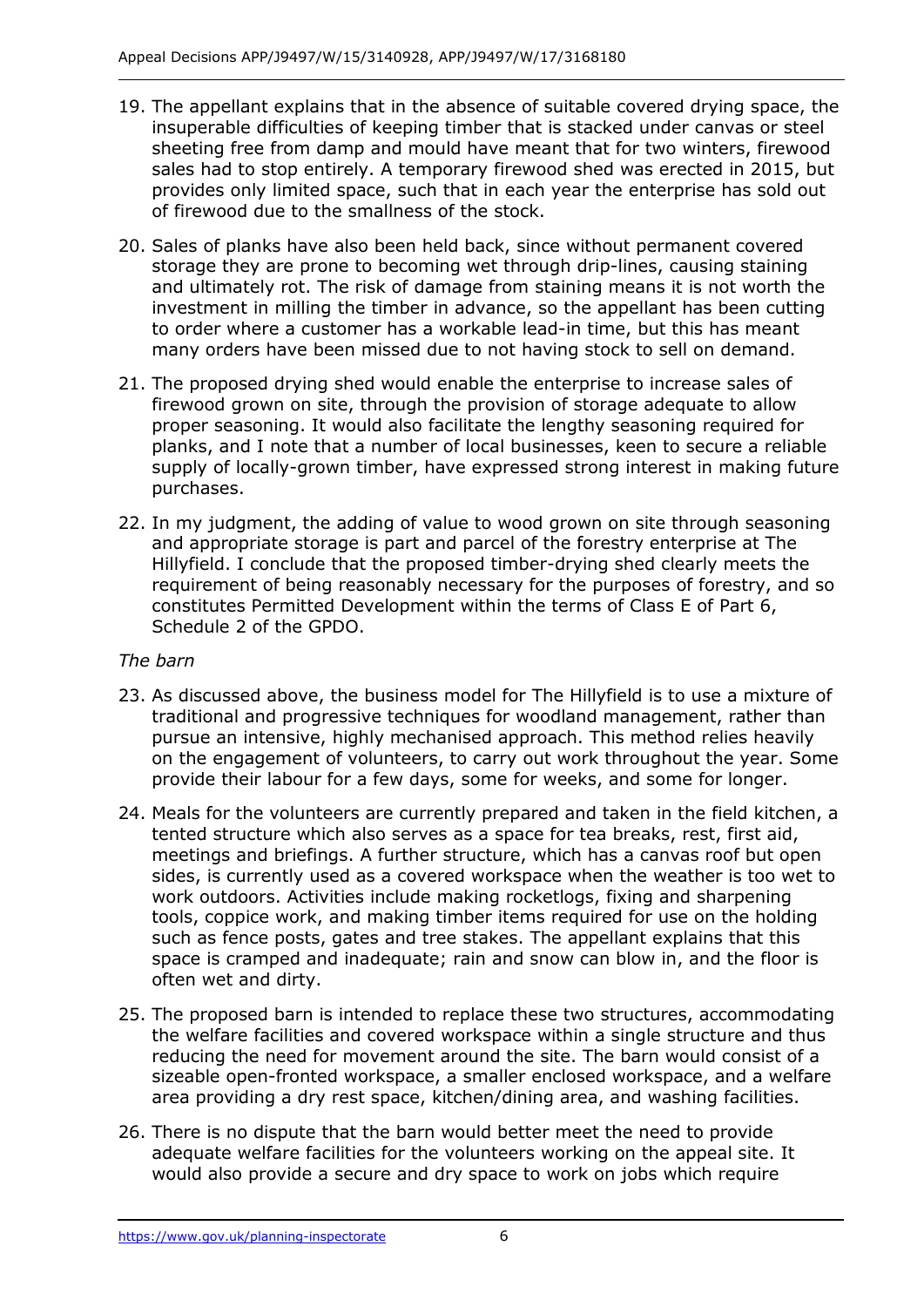protection from the elements, enabling the enterprise to improve its current productivity and working conditions.

27. In my judgment, the proposed barn meets the requirement of being reasonably necessary for the purposes of forestry, and so constitutes Permitted Development within the terms of Class E of Part 6, Schedule 2 of the GPDO.

## *Conclusions on the first main issue*

28. I find that all three proposed buildings are reasonably necessary for the purposes of forestry, and since they do not conflict with any of the other exceptions and limitations specified by Class E of Part 6, Schedule 2 to the GPDO, constitute Permitted Development under the terms of that Class. This means that construction of the buildings is acceptable in principle.

## **(2) Whether prior approval is required**

- 29. As set out above, the DNPA's response to the appellant's applications for determinations as to whether prior approval would be required was to issue decisions stating that it did not consider the buildings to be Permitted Development.
- 30. Paragraph E.2(1) of Schedule 2 to the GPDO sets out the conditions to which development permitted by Class E will be subject. These include, at  $E.2(1)(c)$ , the condition that (in summary) the proposed development must not begin until either (i) the applicant has received written notice from the local planning authority of its determination that prior approval is not required; or (ii) where the authority give the applicant notice (within 28 days following the date of receiving the applicant's application) of their determination that prior approval is required, the giving of such approval; or (iii) the expiry of 28 days following the date on which the application was received by the authority, without the authority making any determination as to whether prior approval is required, or notifying the applicant of their determination.
- 31. On a strict interpretation, sub section (iii) is relevant here: the DNPA does not on the face of it appear to have made a formal determination as to whether prior approval would be required or not, but has simply notified the appellant that it did not consider the buildings to be Permitted Development. Since I have determined that the buildings do constitute Permitted Development, and since 28 days following the date on which the application was received by the authority have expired, it is now arguably the case (as set out in Mr Shorten's proof of evidence) that the pre-commencement conditions of paragraph E.2(1) have been duly discharged, such that the appellant may lawfully erect the proposed buildings.
- 32. However, in response to my questions at the inquiry, Counsel for the appellant confirmed that he did not wish to pursue that argument, and urged that I determine the appeals on the basis that the question of the requirement or otherwise for prior approval is before me. Counsel for the DNPA concurred with that suggested approach. I appreciate that there is room for doubt as to the correct interpretation of the decisions issued by the DNPA in response to the applications, and so in the interests of clarity I shall proceed to determine whether or not prior approval of the siting, design and external appearance of the buildings is needed.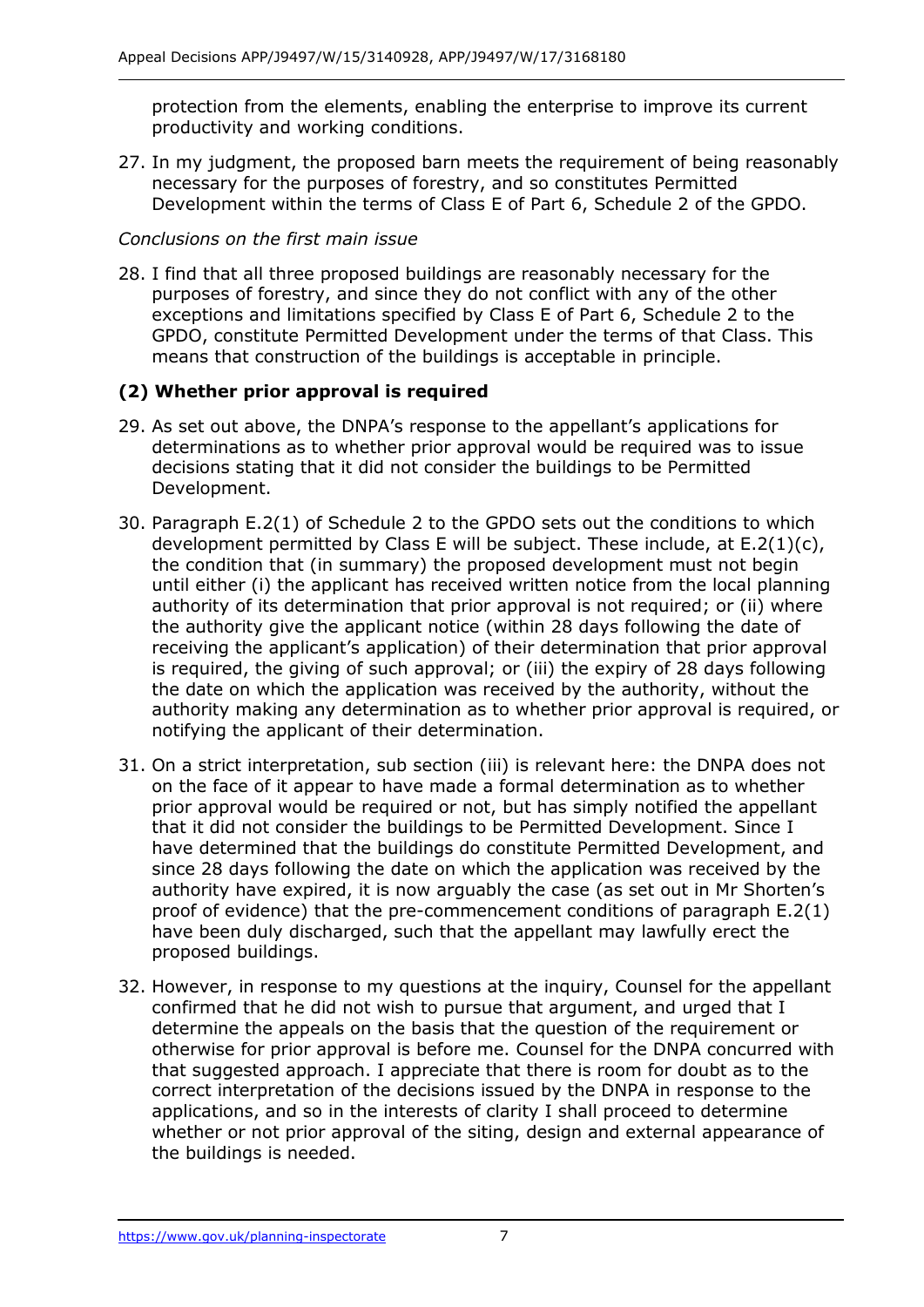- 33. In response to my questions at the inquiry, the DNPA advised that on the basis of the information provided, it had no concerns about the siting, design and external appearance of any of the three proposed buildings.
- 34. In this context, I note that condition (1)(b) of paragraph E.2 of Part 6, Schedule 2 to the GPDO sets out the information which "must" accompany an application for determination as to whether prior approval will be required. This is limited to a written description of the proposed development; the materials to be used; and a plan indicating the site. In this case, the appellant also provided scaled plans and elevations detailing the siting, design, appearance and dimensions of each proposed building. Condition (1)(e) of paragraph E.2 provides that where prior approval is not required, development must be carried out in accordance with the details submitted with the application. I interpret this to mean *all* of the details submitted with the application, not just those required by condition  $(1)(b)$ .
- 35. I have therefore taken these plans into account in my consideration of whether or not prior approval is required. It will be helpful to look in turn at each of the specific matters which could, potentially, require prior approval.

## *Siting*

- 36. The tool and machinery store and the timber-drying shed would both be sited in the old quarry, a part of the appeal site which has level ground, no trees, is well screened and is outside any areas of flood risk.
- 37. The barn would be sited directly adjacent to the existing Forestry Hardstanding, which was constructed<sup>3</sup> to facilitate the storage and handling of timber, and the turning of vehicles. This location accords with the findings of a community consultation exercise conducted by the appellant in 2012, which provided support for moving the noisier aspects of the forestry enterprise (such as firewood processing and cutting timber) out of the old quarry and further into the woods. Siting the barn, containing the covered workspace and welfare facilities, next to the hardstanding would facilitate more productive and efficient work. This location also has the benefit of access to running water.

## *Design and external appearance*

- 38. The tool and machinery store would be of timber frame construction, infilled with straw bales on a blockwork plinth, and clad externally in larch timber boarding grown on site. Externally the walls would measure some 10.3m by 14.3m, but due to the straw bale infilling the usable internal floor space would be around 8.8m by 12.8m. The incorporation of the straw bales is intended to reduce any noise disturbance from the occasional maintenance of machinery within the barn, and to help provide a suitably dry environment.
- 39. The appellant has demonstrated that the size of the building has been kept to the minimum necessary, by providing a drawing showing that the machinery, tools and other equipment that the shed is intended to house would fit, but only just. Externally, the structure would have a simple, functional form with large doors to allow machinery access, a pitched roof with a 3m overhang to create a lean-to on the southern side, and a small solar array on the roof.

-

 $3$  with planning permission (ref: 0040/17)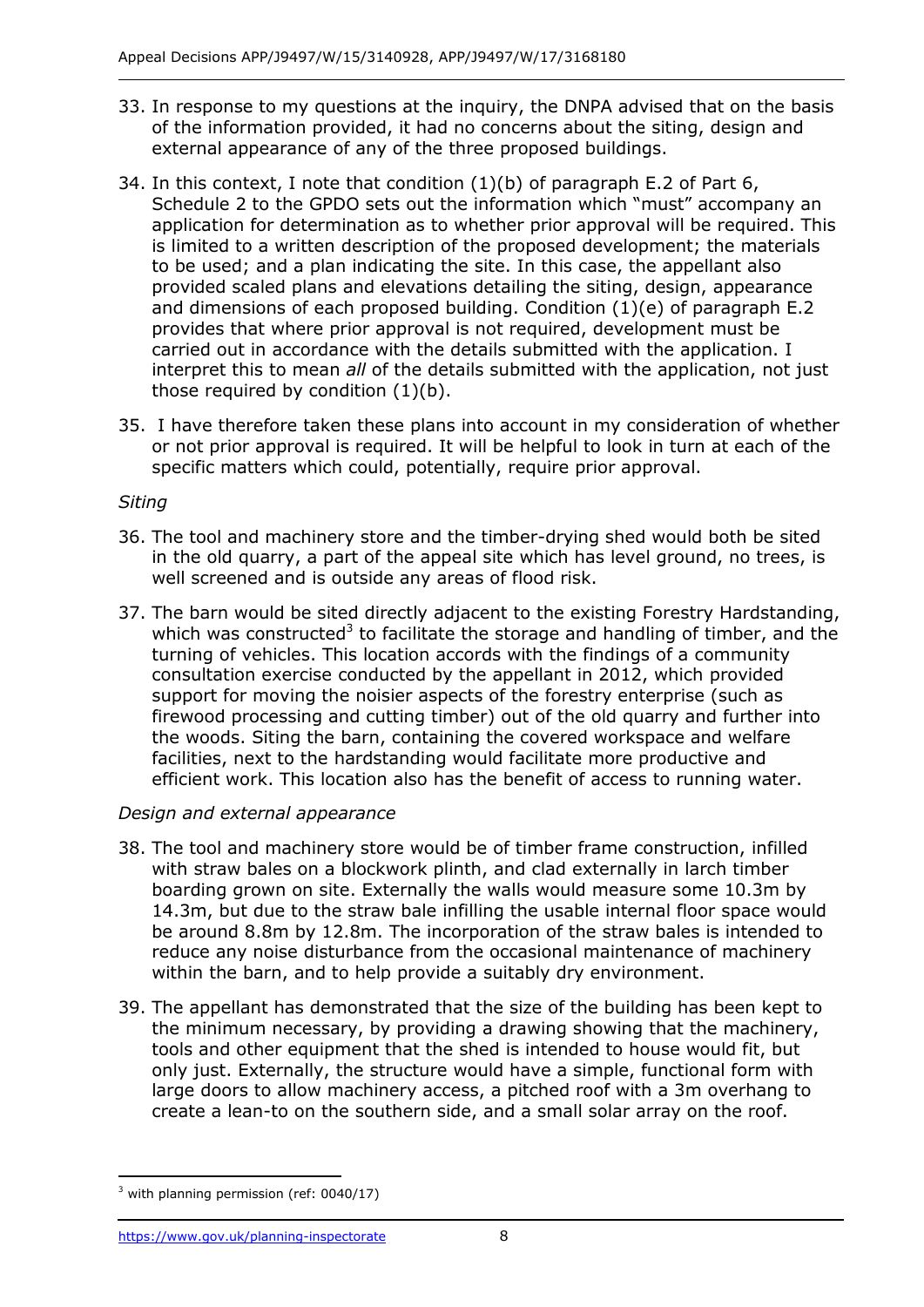- 40. The timber-drying shed would be a roundwood timber-framed pole barn, with an open front and wooden slatted sides to allow the free circulation of air. It would measure some 7.9m deep by 24.4m long, to allow for six 4m wide drying and storage bays with adequate space between stacks. The pitched roof would have a ridge height of 5.7m, and aside from the roof cladding, the shed would be constructed entirely from timber grown on site. The undisputed evidence of the appellant is that size has been kept to a minimum, and that significant volumes of timber will still require storage outside under covers, before being moved into the shed for final drying prior to sale.
- 41. The shed would have a simple, traditional appearance; its slatted sides and open front would render its contents, and its function, clearly apparent.
- 42. The barn containing the covered workspace and welfare facilities would also be a timber-framed structure, with a pitched roof over sides clad with larch timber boarding grown on site. It would have a footprint of some 20m by 8m, and a ridge height of 5.5m. The structure would have three distinct, but clearly related, elements: an open-fronted central workspace some 11m wide, flanked by a 4m wide enclosed and lockable workspace at one end, and the 5m wide welfare area at the other.
- 43. The barn has been designed to allow enough space to handle long lengths of timber and coppice material, and to work using hand tools and chainsaws while undercover (with sufficient ventilation to ensure safe dispersal of fumes). It would front on to, and have a visual and functional connection with, the forestry hardstanding used to store and handle the timber grown on site.

## *Conclusions on the second main issue*

- 44. In my judgment, it is clear from the information submitted with the applications that each of the three buildings would be appropriately sited, in the locations best suited to their intended uses. Their simple forms and traditional timber-framed construction reflects that of farm and forestry buildings historically used throughout the National Park, and together with the use of timber cladding grown and made on site, would ensure that their design and external appearance would be wholly in keeping with their functional and visual context as working buildings on a managed forestry holding.
- 45. That being the case, I see no reason to conclude that prior approval of any further details concerning the siting, design or external appearance of any of the three buildings should be required.

## **Conclusions**

- 46. For the reasons set out above, I have found that the proposed tool and machinery store, the proposed timber-drying shed and the proposed barn each constitute Permitted Development under Class E of Part 6, Schedule 2 to the GPDO. I have also determined that, on the applications made in accordance with condition E.2(1)(a) of Class E, prior approval is not required as to the siting, design and external appearance of the buildings. I therefore conclude that the appeals should be allowed.
- 47. The planning permission granted for the three buildings under Article 3 and Schedule 2, Part 6, Class E of the GPDO is subject to the conditions set out at paragraph E.2(1)(e) and (f). These require respectively that the development must, except to the extent that the local planning authority otherwise agree in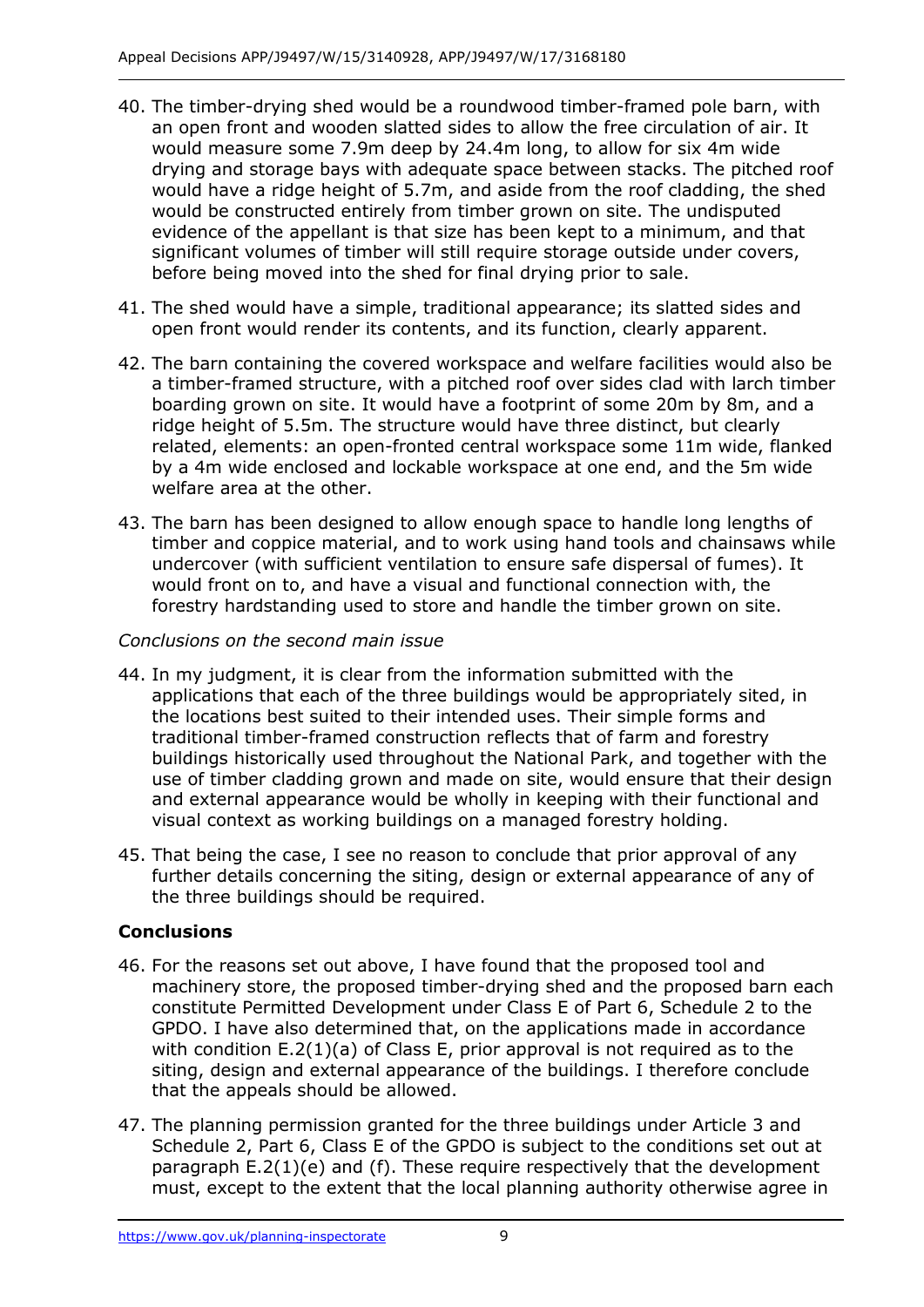writing, be carried out in accordance with the details submitted with the application; and that the development must be carried out within a period of 5 years from the date on which the local planning authority were given the information required to be submitted with the application.

## **Formal decisions**

## *Appeal A*

48. The appeal is allowed and prior approval is not required under the provisions of Article 3 and Schedule 2, Part 6, Paragraph E.2 of the Town and Country Planning (General Permitted Development) (England) Order 2015 (as amended) for one storage barn of timber frame construction, with straw bale infill and external timber cladding and corrugated metal roof, to be used for storing tools and machinery and one storage barn of timber pole construction with corrugated metal roof, to be used for drying timber, at The Hillyfield, Hillyfield Plantation and Tom's Brake, Land lying south of Harbourneford, South Brent, Devon TQ10 9DT.

## *Appeal D*

49. The appeal is allowed and prior approval is not required under the provisions of Article 3 and Schedule 2, Part 6, Paragraph E.2 of the Town and Country Planning (General Permitted Development) (England) Order 2015 (as amended) for a barn at The Hillyfield, Hillyfield Plantation and Tom's Brake, Land lying south of Harbourneford, South Brent, Devon TQ10 9DT.

*Jessica Graham*

INSPECTOR